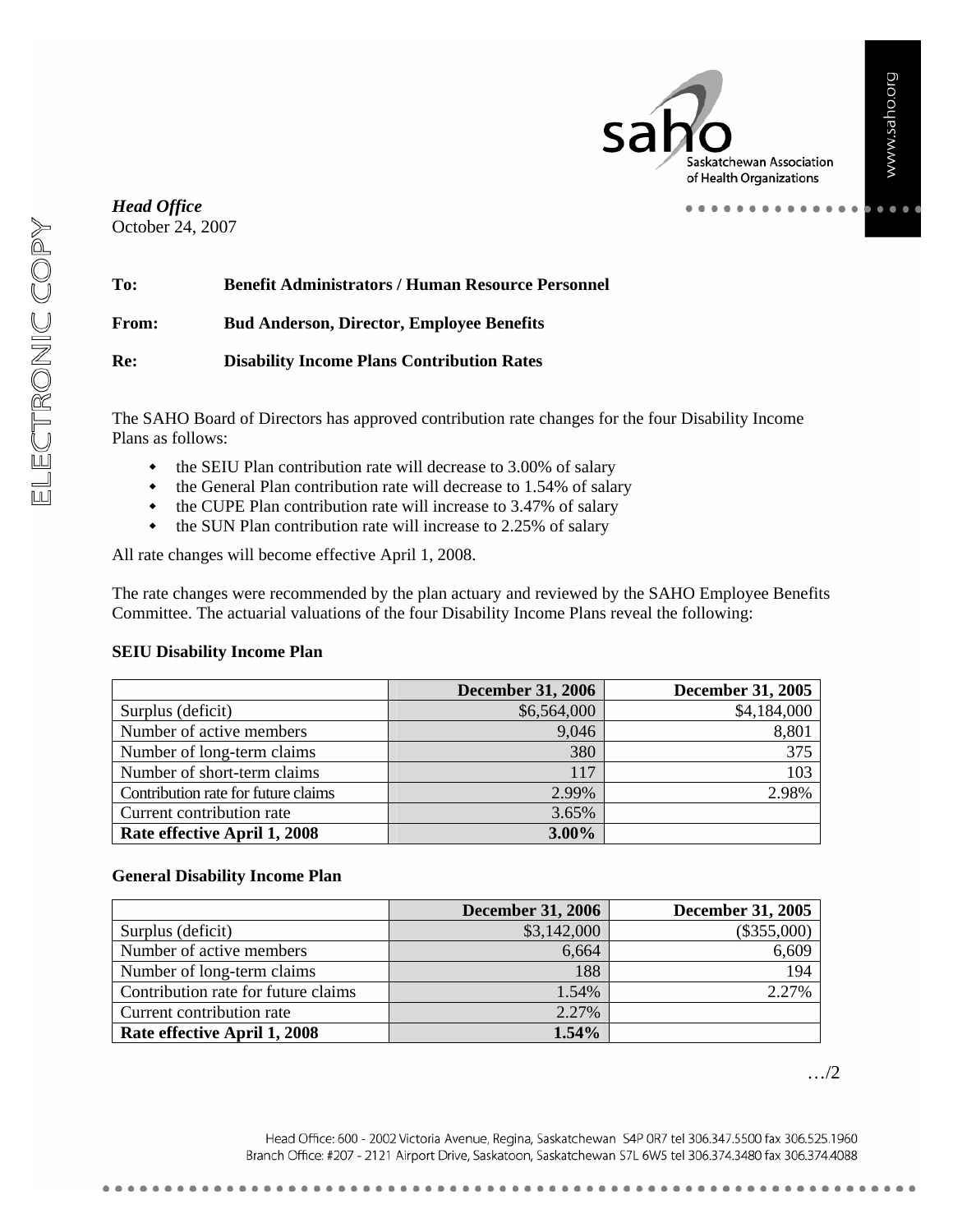#### **CUPE Disability Income Plan**

|                                     | <b>December 31, 2006</b> | <b>December 31, 2005</b> |
|-------------------------------------|--------------------------|--------------------------|
| Surplus (deficit)                   | (2,427,000)              | (\$1,814,000)            |
| Number of active members            | 11,216                   | 10,793                   |
| Number of long-term claims          | 516                      | 461                      |
| Number of short-term claims         | 133                      | 158                      |
| Contribution rate for future claims | 3.47%                    | 3.25%                    |
| Current contribution rate           | 3.25%                    |                          |
| Rate effective April 1, 2008        | 3.47%                    |                          |

#### **SUN Disability Income Plan**

|                                     | <b>December 31, 2006</b> | <b>December 31, 2005</b> |
|-------------------------------------|--------------------------|--------------------------|
| Surplus (deficit)                   | $(\$6,569,000)$          | $(\$6,211,000)$          |
| Number of active members            | 7,952                    | 7,917                    |
| Number of long-term claims          | 236                      | 240                      |
| Contribution rate for future claims | 2.25%                    | 2.16%                    |
| Current contribution rate           | 2.16%                    |                          |
| Rate effective April 1, 2008        | 2.25%                    |                          |

A notice to plan members advising them of the rate changes is included with this directive. Kindly arrange to post the notice in visible areas within your facility(ies).

If you have any questions about the change to the contribution rates, please email me at  $buda@saho.org$ </u> or contact one of our Benefits Services Officers at 1-866-278-2301.

 $C \rho$